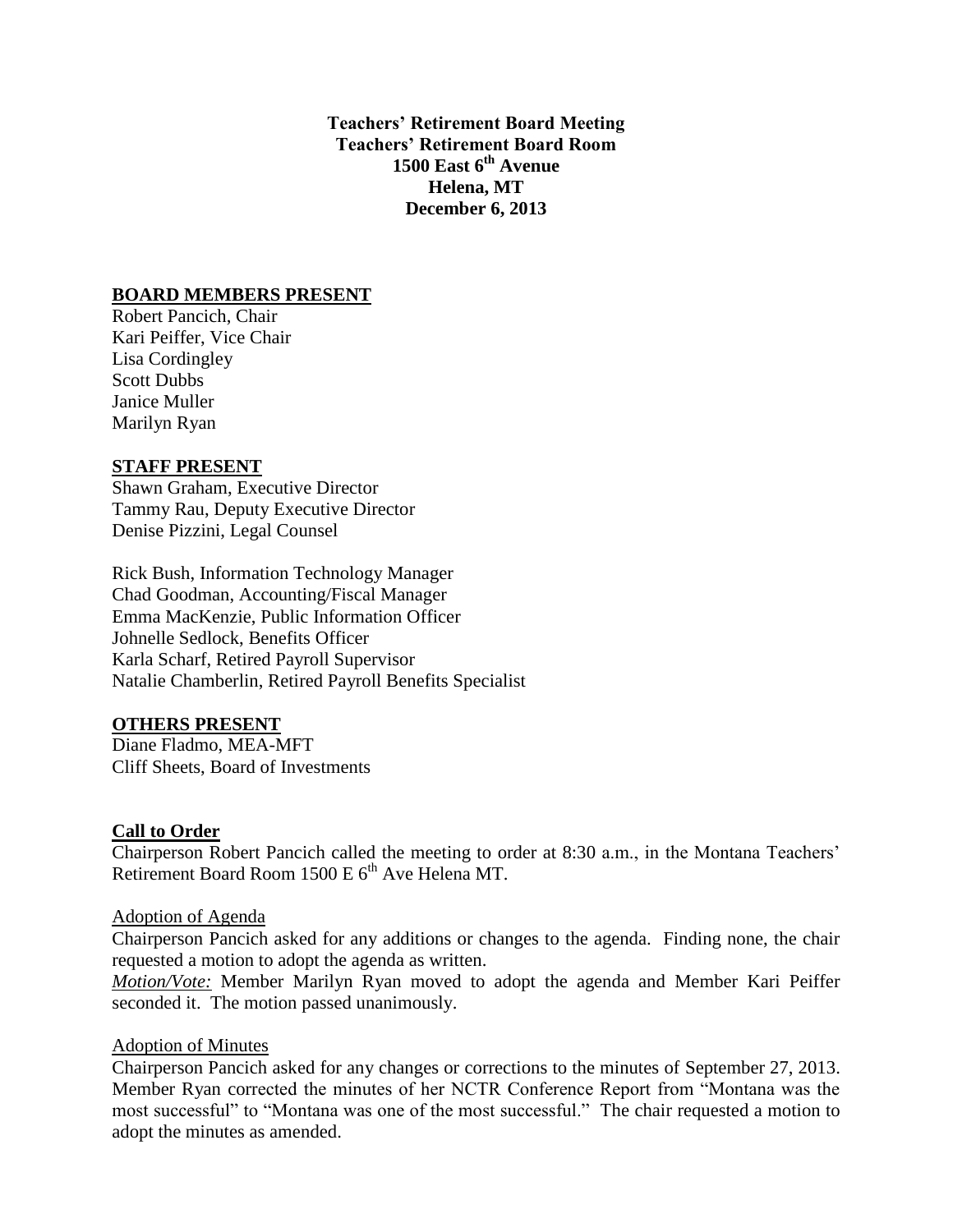*Motion/Vote:* Member Lisa Cordingley moved to adopt the minutes and Member Scott Dubbs seconded it. The motion passed unanimously.

# **Public Comment on Board Related Items**

Chairperson Pancich asked for public comment on any public matter not on the agenda and within the jurisdiction of the Board. There was no public comment.

# Adoption of Minutes

Executive Director Shawn Graham reminded Chairperson Pancich about needing a motion regarding the November 12, 2013 minutes. The chair asked for any changes or corrections to the minutes of November 12, 2013. Finding none, the chair requested a motion to adopt the minutes as presented.

*Motion/Vote:* Member Dubbs moved to adopt the minutes and Member Ryan seconded it. The motion passed unanimously.

# **Board of Investments Presentation**

Chief Investment Officer Cliff Sheets of the Board of Investments gave his annual presentation on the status of the investments of the Teachers' Retirement System. Mr. Sheets reviewed the various investments and said the total value of the investments was \$3.297 billion, up \$143 million for the quarter. Mr. Sheets said most of the positive returns came from the stock portfolio. Mr. Sheets said 7.75% is the average rate of return since 1994. Mr. Sheets said 7.75% is a reasonable rate of return; however, it entails taking risk which can be uncomfortable at times. Member Dubbs asked about the impact of a dysfunctional Capitol Hill on the markets. Mr. Sheets said he thinks the markets are getting used to the idea of a dysfunctional federal government and he is not expecting a reaction to another government shutdown. Mr. Sheets said the real risk comes from a debt ceiling showdown where there might be a technical default by the federal government. Mr. Sheets did not think that would be likely to happen and he said he did not think there would be another government shutdown in January 2014. Chairperson Pancich thanked Mr. Sheets for his presentation.

# **Executive Director's Report**

Executive Summary

Legislative Audit for FY 2013 Update

Mr. Graham said the legislative auditors were finalizing their results. He said he was not aware of any findings at this time.

# Ice Miller Cycle C Filing Status

Mr. Graham stated that TRS filed its application for an IRS tax-qualification determination in the current Cycle C filing period; the IRS determination is not expected for some time. He also reported that TRS filed a voluntary correction plan with its qualification application to correct for a HEROES Earnings and Assistance Relief Tax Act (HEART Amendment) provision required to have been included in TRS's plan provisions at an earlier date. Addition of the required plan provision will be a part of TRS's 2015 legislative housekeeping bill.

# SAVA & LFC Interim Committee Meetings

Mr. Graham said the results of HB 377 was a topic at the SAVA meeting and there was a discussion regarding the reasonableness of the rate of return. Member Ryan said the negative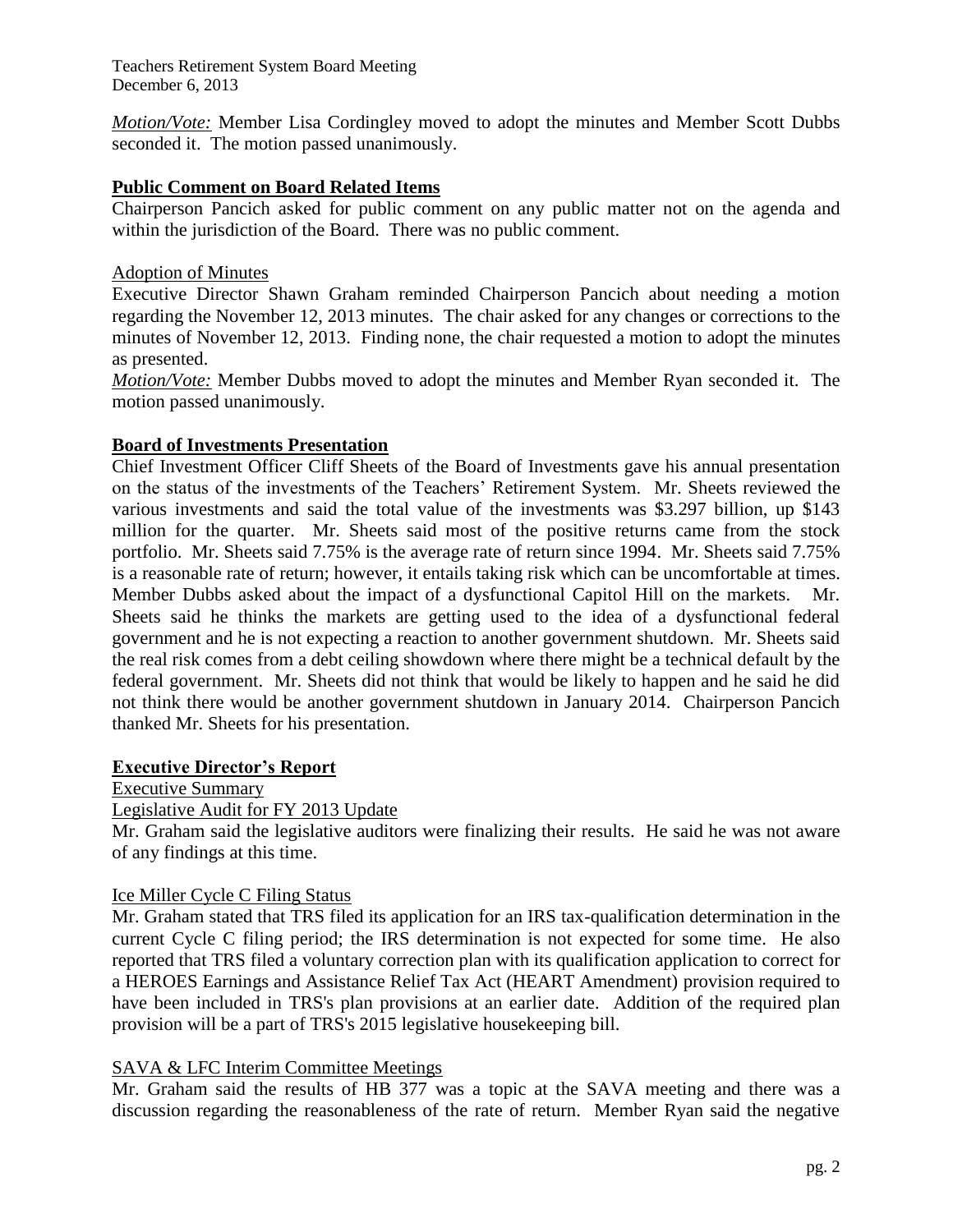liquidity may become the next topic of focus as it was discussed at the last Board of Investments meeting. It was mentioned that the negative liquidity was a function of a mature system.

Mr. Graham said the state IT portfolio would be reviewed at the LFC meeting on December 9, 2013 and he was planning to attend to answer any questions about the M-Trust project.

Mr. Graham said the next SAVA meeting was on December 10, 2013 and he was expecting questions about the GABA lawsuit.

Member Dubbs said Mr. Sheets' presentation at the last SAVA meeting was really good.

# Staffing Update

Mr. Graham said the new imaging technician is scheduled to start on December 16, 2013, and TRS is in the process of hiring a technical writer and a test lead for the M-Trust project.

# Memo – Insurance Automated Clearing House

Mr. Graham reviewed for the board the draft memorandums regarding sending insurance payments via ACH. He said TRS would like to move employers to using ACH as much as possible to increase administrative efficiencies. Mr. Graham said legislative changes would be needed to make ACH mandatory. Member Dubbs asked what the difference was between the two memorandums. Mr. Graham said one was for employers that are currently ACH capable with TRS and receive insurance premiums payable to the employer. The second was for employers that are currently ACH capable with TRS but currently receive insurance premiums payable to their insurance carrier. In both cases, these employers will need to agree to accept insurance premiums via ACH made payable to the employer.

# Instructional Paraprofessionals Update

Mr. Graham gave an update on the issue of instructional paraprofessionals in the Kalispell School District. Mr. Graham said TRS conducted a review to determine whether there was an option of grandfathering members to stay in PERS rather than require transfer to TRS. Based on TRS's review, including consultation with TRS's tax counsel, it appears there is no legal basis for grandfathering, and doing so may create issues with TRS's IRS qualification.

There was a board discussion of how members in similar positions were handled previously, what options are available to members, the impact of transferring their service from PERS to TRS, and if legislation was needed to prevent this issue in the future. Diane Fladmo of MEA-MFT voiced concerns about the impact of the service transfers on their lowest-paid members. Mr. Graham indicated TRS staff would continue to work with school districts, MEA-MFT, and members to ease the transition, and that a follow-up communication to all TRS employers would be issued to make sure the reporting requirement is communicated to all employers and the issue addressed if it exists in other school districts.

Mr. Graham reminded the board that the Kalispell School District had asked for an informal board review of the original TRS staff determination which was tabled until review of the possibility for grandfathering was completed. He indicated he didn't know whether the school district might again request board review following issuance of a new staff determination, but if they do, a board meeting for the review may need to be scheduled before the next regularly scheduled board meeting.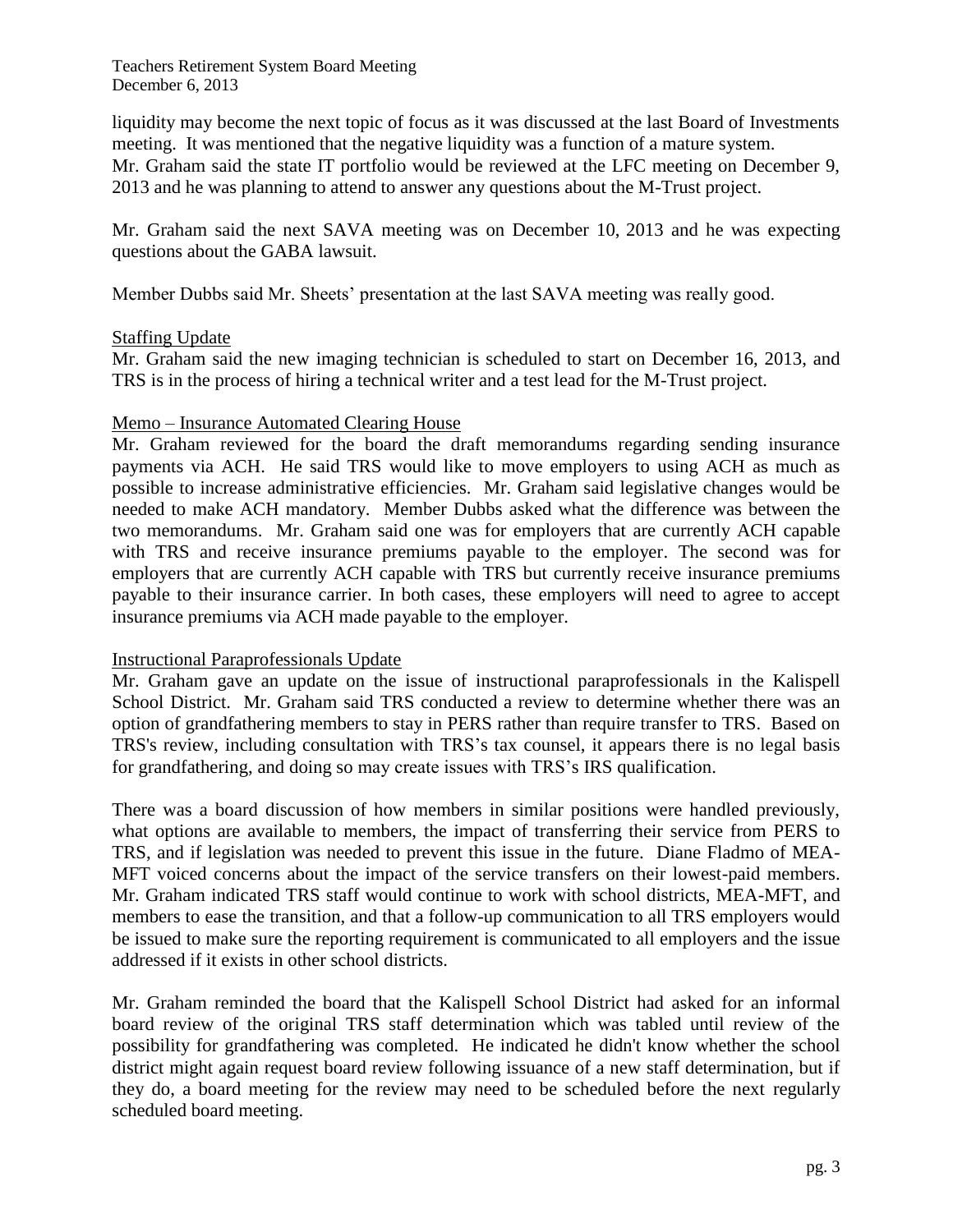# Executive Director's Report

Draft Policy on Electronic/Facsimile Signatures for Correspondence

Mr. Graham presented the draft policy to the board. He said that the M-Trust system will allow digitized signatures on automated letters regularly issued by TRS, and administrative efficiencies would be realized by using digitized signatures. Deputy Director Tammy Rau gave an example of the current process for handling correspondence. Mr. Graham stated that the proposed policy in its final format would be presented for board action at the next board meeting.

#### Executive Planning Process – 2015 Legislative Concepts

Mr. Graham indicated the budgetary process for the 2015 legislative session will soon begin, and TRS will need to submit its legislative requests to the Governor's Office for review. He said TRS staff has already identified approximately 15 "housekeeping" issues for the 2015 session.

Mr. Graham indicated that TRS staff has considered whether legislation might be helpful to resolve some of the issues TRS keeps encountering regarding TRS positions incorrectly reported to PERS, and whether changing the reporting requirement for classified positions with school districts, community colleges, etc., from PERS to TRS might be advisable. If the board is interested in pursuing such legislation in the future, he suggested that a request for a study bill in 2015 to look at the potential actuarial impacts to the retirement systems might be a good place to start. Member Dubbs voiced concerns that the retirement systems currently have too many administrative issues pending to participate in that kind of study right now. The board indicated its preference that such legislation not be pursued in 2015.

# Public Participation

Mr. Graham advised the board that the governor's office has recently published its annual reminder to state agencies that they are obligated to encourage and facilitate public participation in public meetings and agency actions of public interest.

# **Administrative Business**

#### 2014 Board Meeting Dates

Mr. Graham announced the 2014 board meeting dates as February 21, May 9, September 26, and December 5. Chair Pancich asked if the dates worked with board members' schedules.

*Motion/Vote:* Member Peiffer made a motion to accept the meeting dates for 2014 as February 21, May 9, September 26, and December 5. Member Cordingley seconded the motion. The motion passed unanimously.

Member Dubbs later recalled that he has a conflict with the May 9, 2014 board meeting date.

*Motion/Vote*: Member Ryan made a motion to move the May 9, 2014 board meeting date to May 16. Member Janice Muller seconded the motion. The motion passed unanimously.

# Board Training and/or Strategic Planning Session

Mr. Graham asked the board if they wanted a training session or a strategic planning session in August 2014. Member Peiffer suggested a strategic planning session since Mr. Graham is the new executive director; Member Dubbs suggested a training session would also be valuable. Chair Pancich asked the board if they wanted one day or two for the planning/training session. Mr. Graham suggested the board select one day now and that the dates can be amended later with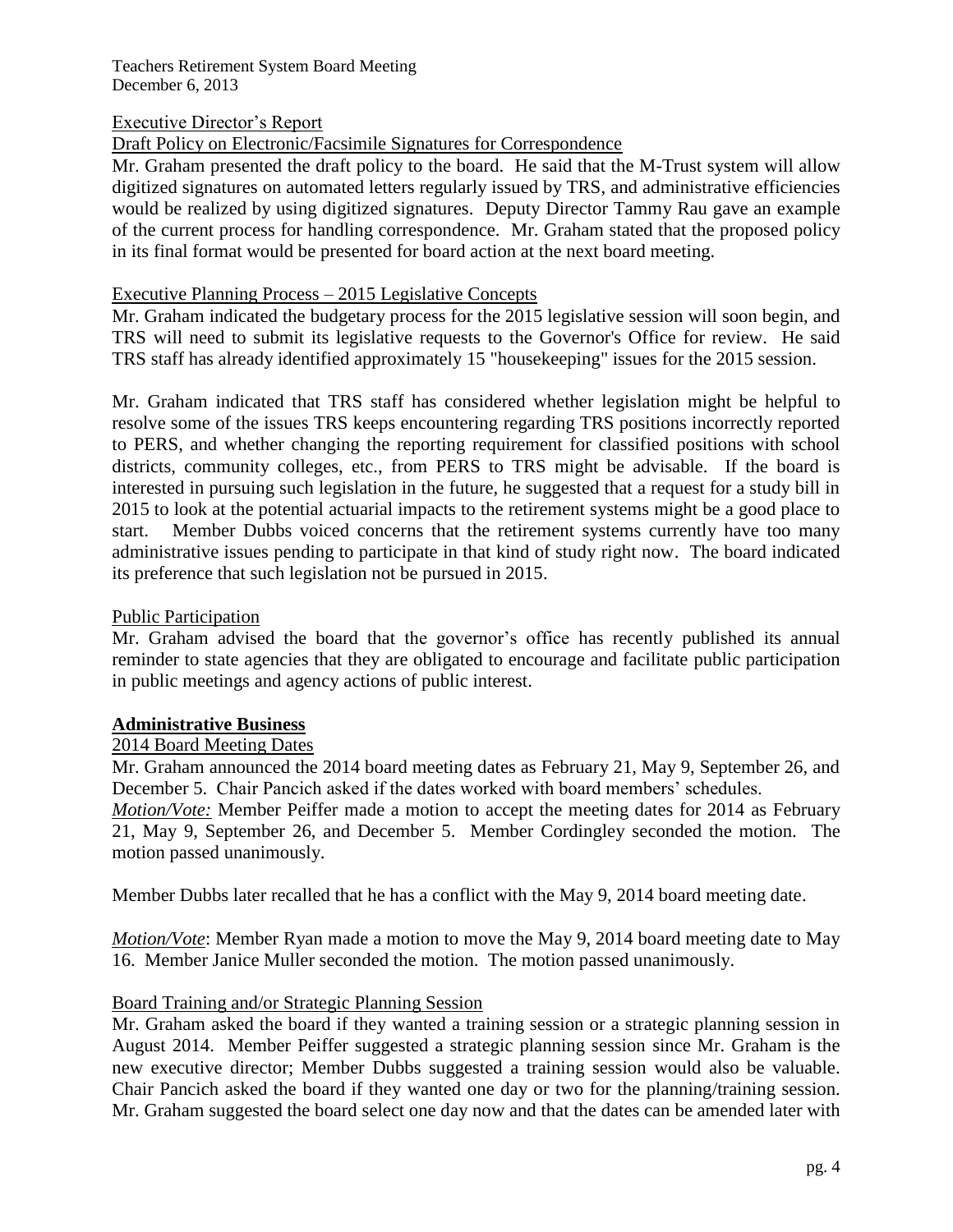the location to be determined. Following discussion of available dates, Chair Pancich asked for a motion to accept August 7, 2014.

*Motion/Vote*: Member Ryan made a motion to accept August 7, 2014 as the board planning/training date. Member Dubbs seconded the motion. The motion passed unanimously.

# Out-of-State Travel Requests

Mr. Graham presented the request for out-of-state travel for Ms. Rau to attend the GFOA conference in Minneapolis, MN from May 17 – May 22, 2014.

*Motion/Vote*: Member Cordingley made a motion to allow Ms. Rau to attend the GFOA conference. Member Peiffer seconded the motion. The motion passed unanimously.

# Financial Statements and Budget Reports

Accounting/Fiscal Manager Chad Goodman discussed the financial statements, budget and agency delinquency reports. He said that \$18.5 million of the \$20.5 million of the reserve payments have been received. Mr. Graham noted that the increase in the capital outlay budget was due to the M-Trust project. Mr. Goodman said he needed to talk to the state ITSD department regarding billing and coding issues. He said there were no delinquent agency reports at this time.

# P2F2 Annual Conference Report

Mr. Goodman gave his presentation on the 2013 P2F2 Conference. He said a majority of the conference was focused on the GASB 67/68 issues. Mr. Graham said TRS would begin working the GASB 67/68 issues in the spring of 2014.

# NCTR Annual Conference Report

Mr. Graham gave his presentation on the 2013 NCTR Conference. He thanked the board for the opportunity to attend the conference. He said Chair Pancich and Member Dubbs also attended the conference. One of the conference topics was communications and the use of social media. Usage of the social media outlet Twitter was raised, and Mr. Graham said it could be a topic for future board discussion. Mr. Graham said Chair Pancich, Member Dubbs, and he met with House Representative Steve Daines during the conference.

# Update on M-Trust Project

Information Technology Manager Rick Bush gave an update on the M-Trust project. Member Peiffer asked about the hiring of additional staff for the project. Mr. Bush said TRS was using CEP procurement process under the state ITSD master contract to engage contractors to augment TRS technology staff as necessary. Mr. Bush indicated that requests for proposals are currently in process for technical writer, test lead, and IV&V services. Mr. Graham thanked Ms. Rau and the TRS IT department for their hard work on the M-Trust project. The board thanked them as well. Mr. Bush said there would be a demonstration of M-Trust after the lunch break.

The meeting broke for lunch at 12:00 p.m. Chairperson Pancich called the meeting to order at 12:33 p.m.

# **Legal Counsel's Report**

Summary of Legal Issues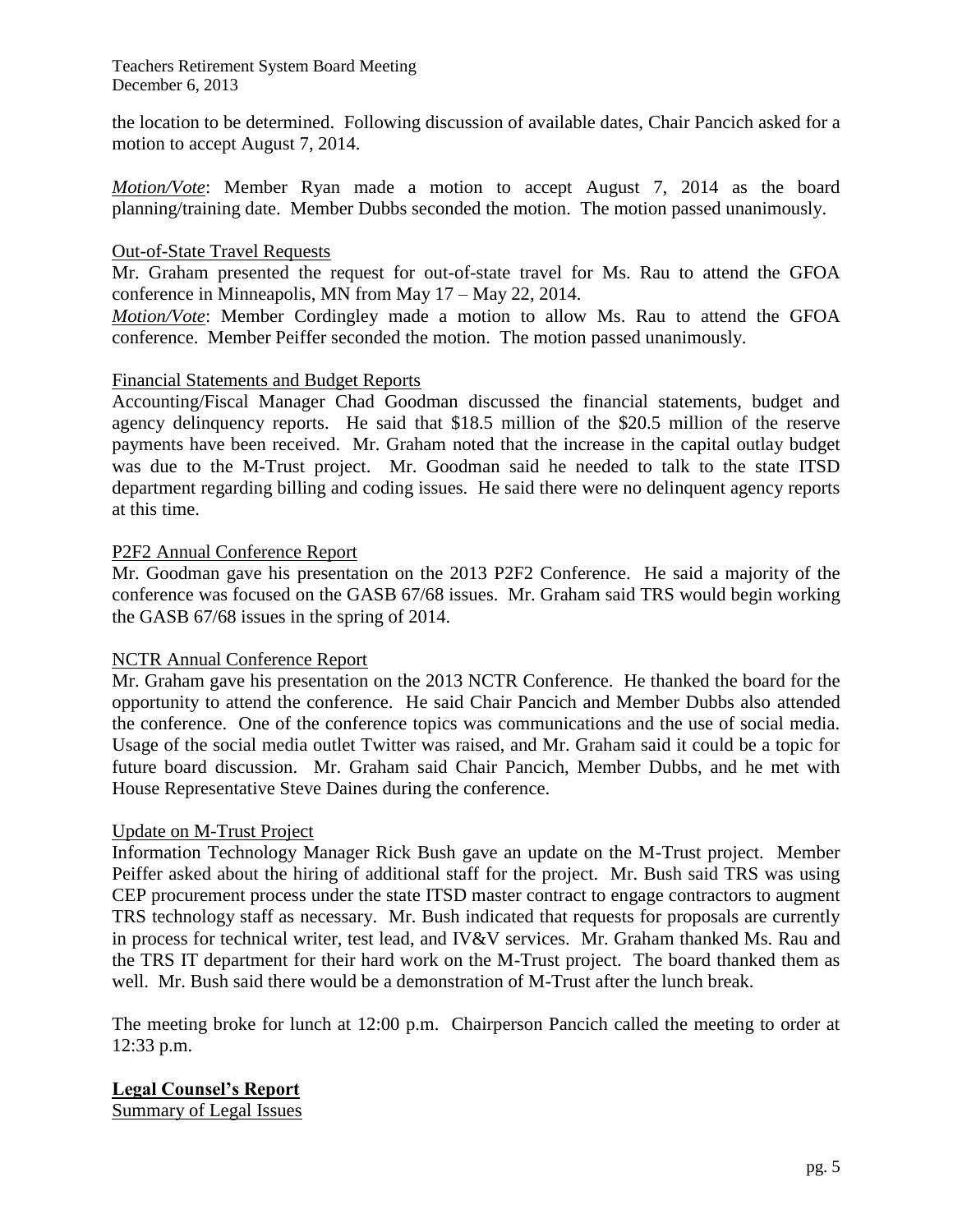Legal Counsel Denise Pizzini gave an update in the contested case with Mr. Adam Priquette. Ms. Pizzini said Agency Legal Services hearing examiner Andreas Haliday had been appointed to the case.

Ms. Pizzini announced that the hearings examiner had ruled in favor of TRS in the contested case of Edward Zabrocki and the Yellowstone Academy School District #58. She said a copy of the hearing examiner's ruling had been mailed out to the board earlier in the week. The board asked questions about what would happen if the hearing examiner's ruling was contested, and Ms. Pizzini explained the process. The board agreed to again engage attorney Curt Drake and/or Mike Kaufman as legal advisor to the board in the contested case matter.

Chair Pancich asked if a determination had been made in the judicial review of the Lynn Mavencamp case. Ms. Pizzini said no order has been issued yet. Member Ryan asked why it was taking so long to get a determination. Ms. Pizzini said it could be the judge's workload or that opposing counsel had not prompted the court for the determination.

Ms. Pizzini gave an update on the GABA litigation. She said the preliminary injunction hearing was held on December 4, 2013 and Mr. Graham and she attended the hearing. Mr. Graham said it would be at least two weeks before a ruling would be issued.

# **Retirement Report**

Service Retirements, Adjustments, and Survivors Benefits

Ms. Rau reviewed the November 26, 2013 report of Service Retirements, Adjustments and Survivors Benefits.

# **Closed Meeting**

# M-Trust Demonstration

Chairperson Pancich directed the meeting to be closed at 12:55 p.m. for the M-Trust demonstration since the demonstration would include live data and the individual's right to privacy pertaining to their information in M-Trust clearly exceeds the merits of public disclosure. The meeting was reopened to the public at 1:35 p.m.

# **Open Meeting**

# **Board Training**

# Certification of Termination

Ms. Pizzini reviewed the new Member and Employer Certification of Termination of Employment form, which replaced the Pre-Arranged Re-Employment Certification form. The Board discussed the form, some of the wording on the form, and who can sign the form for the employer. Chair Pancich and Member Dubbs made suggestions regarding the employer section of the form.

# CITRIX Refresher

Mr. Bush gave the board a refresher course on how to use the Citrix system. The Board discussed computer security and options for getting the meeting packet to the board.

# **Adjournment**